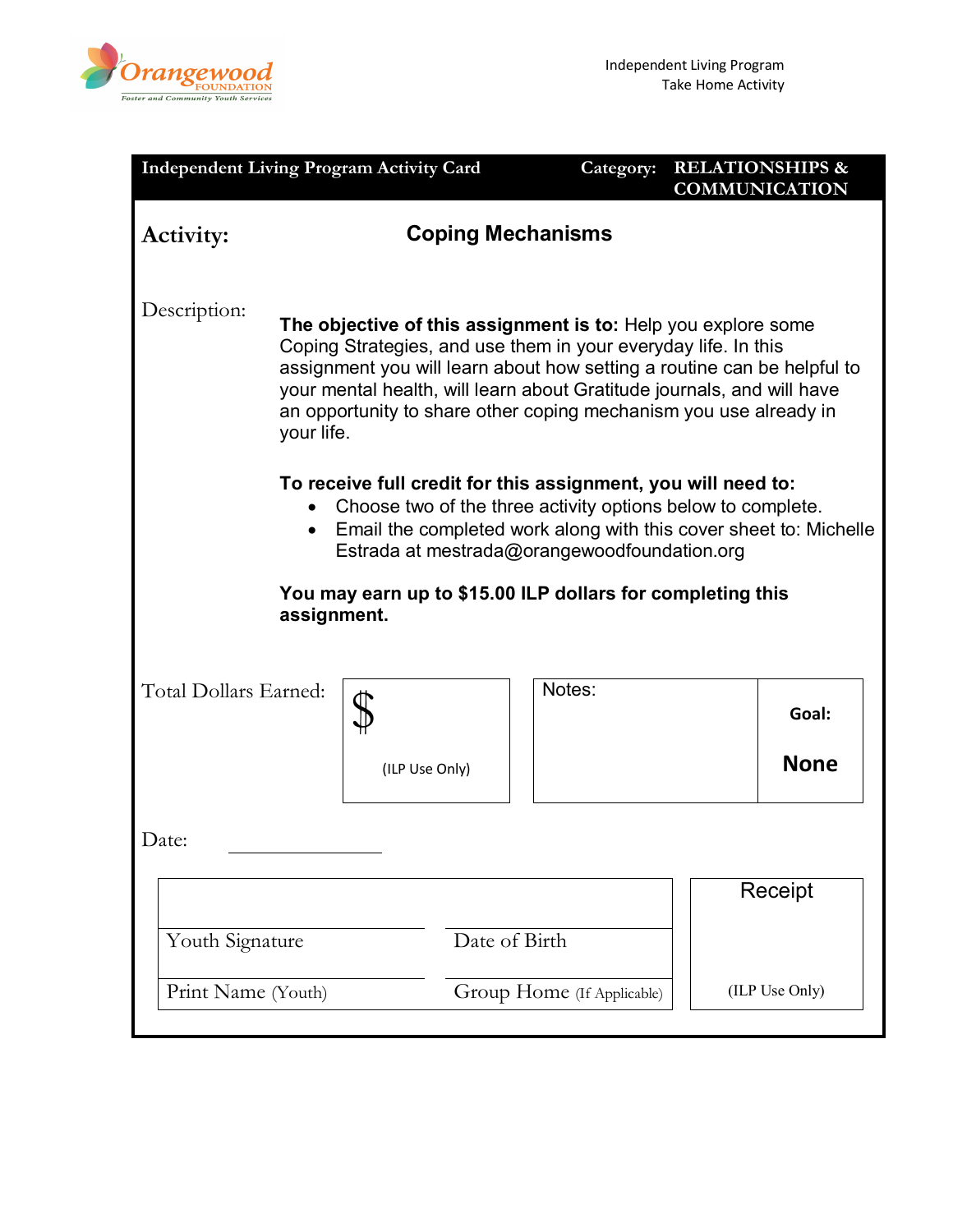

## **What are Coping Mechanisms?**

Coping mechanisms are strategies one can develop over time that are useful when faced with stress and or trauma. These coping mechanisms can help manage painful or difficult emotions. Some useful coping mechanisms include mindfulness, emotional awareness, self-soothing, and distraction.

## **Examples include, but are not limited to**

|     | - Exercise | - Meditating       | - Yoga     | - Routine/Day Planning |
|-----|------------|--------------------|------------|------------------------|
| - 1 | Reading    | - Cleaning clutter | - Painting | - Gratitude Journal    |

# **TO COMPLETE THIS ASSIGNMENT, CHOOSE AND COMPLETE 2 OF THE FOLLOWING 3 OPTIONS**

1. **Create a morning or night routine-** Having a routine can significantly improve your health. Having some routine can decrease stress levels, improve your sleep, improve your physical health, and usually help you be more efficient with your time. People are creatures of habit, and routines offer a way to promote health and wellness through structure and organization. Depending on your preference and keeping in mind what time of day is more agreeable with you. If you are a morning bird, a morning routine might be better than a night owl. In which case, you might want to do a night routine.

## *Examples of things to include in your routine:*

1.Drink water or coffee, take a shower/bath.

2.Write down 3 things you are grateful for, meditate for 10-15 minutes, stretch your body with yoga or dance.

3.Write down your goals/intentions for the day.

4.Plan to go for a walk-in nature.

Submit routine + paragraph summary of ways you put this into practice and what changes you've noticed.

| Morning/ Night Routine |  |  |  |  |  |  |
|------------------------|--|--|--|--|--|--|
|                        |  |  |  |  |  |  |
| 01.                    |  |  |  |  |  |  |
|                        |  |  |  |  |  |  |
| 02.                    |  |  |  |  |  |  |
|                        |  |  |  |  |  |  |
| 03.                    |  |  |  |  |  |  |
|                        |  |  |  |  |  |  |
| 04.                    |  |  |  |  |  |  |
|                        |  |  |  |  |  |  |
| 05.                    |  |  |  |  |  |  |
|                        |  |  |  |  |  |  |
| 06.                    |  |  |  |  |  |  |
|                        |  |  |  |  |  |  |
| 07.                    |  |  |  |  |  |  |
|                        |  |  |  |  |  |  |